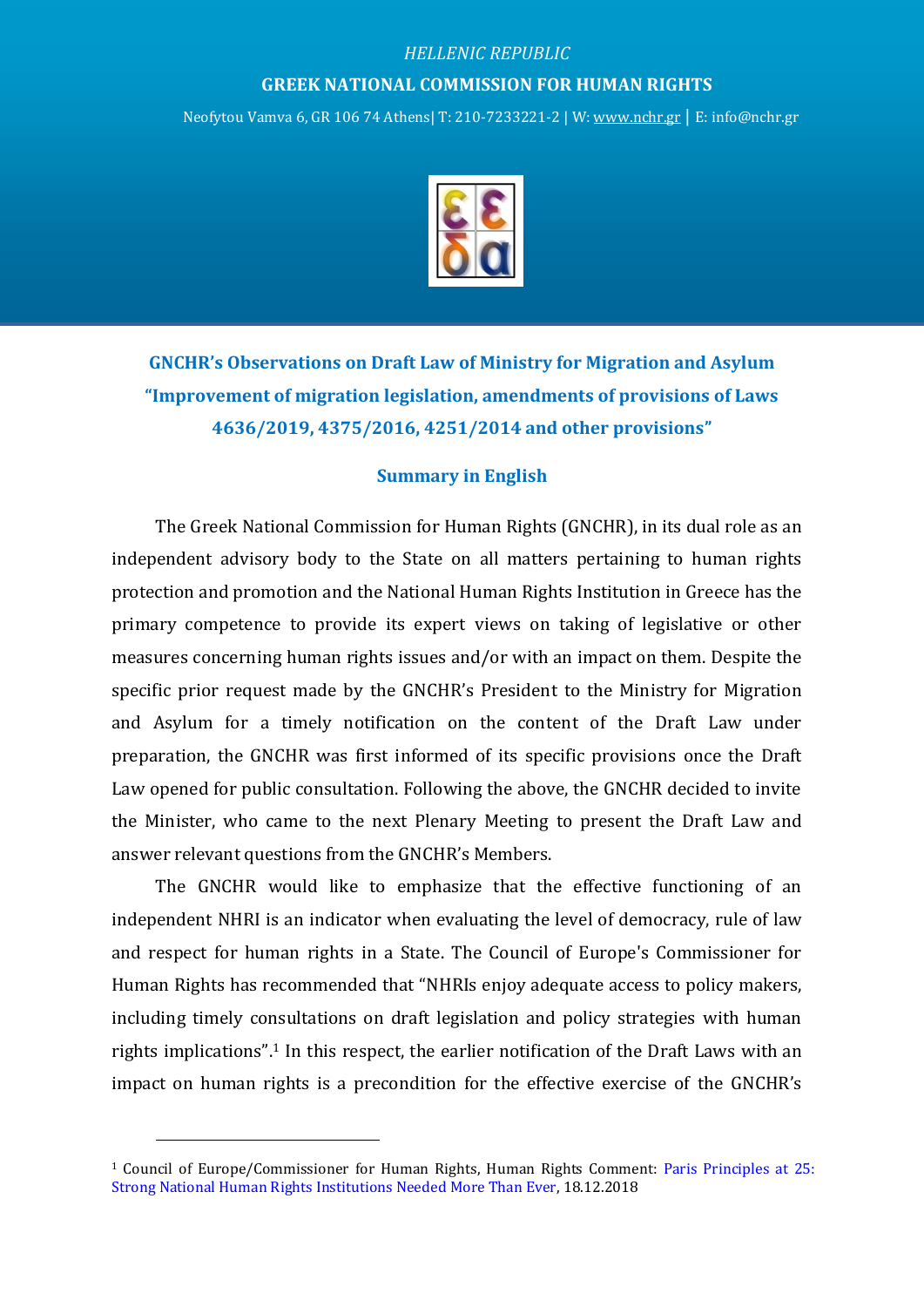consulting and monitoring mandate. The GNCHR, fully aware of its mission, which is called upon to perform under any circumstances, decided to proceed, even at this time, in the processing of the Draft Law, drawing the State's attention to specific provisions that it considers problematic, while proposing alternatives, in line with international and European human rights law. The GNCHR notified its Observations to the Ministry for Migration and Asylum and after an invitation by the Greek Parliament, participated in a hearing before the Standing Committee on Public Administration, Public Order and Justice where it was consulted by Members of the Parliament on the proposed amendments to migration legislation.

In principle, the GNCHR stressed the non-timely introduction of amendments to L. 4636/2019 which came into force on 1.1.2020, just 4 months ago, codifying all existing asylum legislation and introducing new asylum procedures which have not yet been tested. Furthermore, it is noted that the proposed legislative changes take place while urgent measures have been taken to address Covid-19 in Greece, with an impact on the functioning of the Services, access to the asylum procedures and the reception and accommodation conditions for applicants for international protection. Last, common sense and prior administrative practice in Greece show that successive changes in the organization and operation of reception and asylum services inevitably will lead to further delays in the very procedures that the Draft Law wishes to accelerate.

On the specific provisions of the Draft Law, the GNCHR has raised mainly the following concerns:<sup>2</sup>

**1) Registration of international protection claims** (articles 5 and 6 of Draft Law amending articles 63 and 65 of L. 4636/2019)

With the suggested amendment, in explicitly mentioned cases, the Reception and Identification Service may proceed also with the full registration of the foreigner's asylum application, i.e. two separate "registration procedures" are merged into one. The benefits of speeding up asylum procedures from the above early registration of asylum claims are self-evident, in particular in Dublin family reunification cases. However, the GNCHR would like to emphasize that the taking over by the Reception and Identification Service of this additional competence must be accompanied by all

<sup>&</sup>lt;sup>2</sup> For the full text of comments (in Greek) see: GNCHR, [Observations](http://www.nchr.gr/images/pdf/apofaseis/prosfuges_metanastes/EEDA_SxN_metanastefsi.pdf) on Draft Law of Ministry for Migration and Asylum "Improvement of migration legislation, amendments of provisions of Laws 4636/2019, 4375/2016, 4251/2014 and other provisions, April 2020. Relevant to the amended provisions of the Draft Law are also the GNCHR's [Observations](http://www.nchr.gr/images/pdf/apofaseis/prosfuges_metanastes/Paratiriseis%20EEDA%20sto%20nomosxedio%20gia%20Asylo%2024.10.2019.pdf) in L. 4636/2019 (in Greek) and the GNCHR's [Recommendations on Refugee Protection](http://www.nchr.gr/images/English_Site/PROSFYGES/GNCHR%20Key%20recommendations%20on%20Refugee%20Protection.pdf) (in English).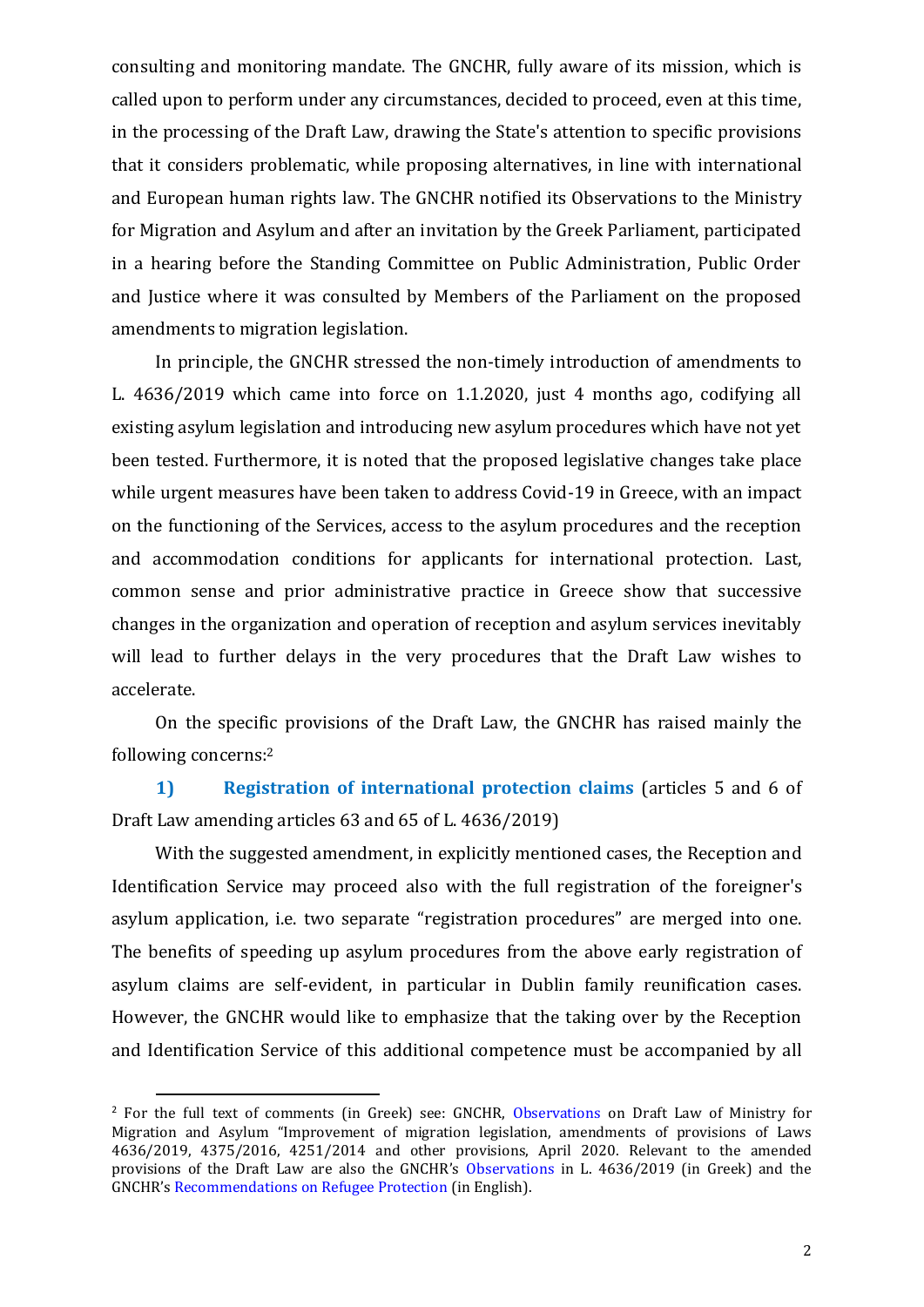substantive and procedural guarantees applied on asylum procedures, such as the use of adequately trained staff for the registration of asylum applications, the provision of appropriate interpretation services, receiving prior information from the UNHCR or EASO and providing adequate preparation time prior to registration.

**2) Interpretation** (art. 7 par. 1 and 10 of Draft Law amending art. 69 and par. 12 of art. 77 of L. 4636/2019)

With the proposed amendment, "*if it is proven impossible to provide interpretation in the applicant's language of choice, interpretation services are offered in the official language of the applicant's country of origin or in a language that he is reasonably supposed to understand".* Offering interpretation services in the "official language" of the applicant's country of origin is an arbitrary choice, contrary to EU law provisions and factual demographic data. Article 69 incorporates Article 12 of Directive 2013/32/EU into the Greek legal system, which does not mention the "official language" as an option rather "a language understood by the applicant or reasonably supposed to understand". Furthermore, the equation of a "language understood" by an applicant with the "official language of his/her country of origin" is a logical leap as it is based on an erroneous fact that all citizens of a state speak and understand the official language of the state satisfactorily. The Greek legislator has not taken into account the linguistic varieties in several countries and the profile of applicants for international protection, which often claim persecution due to their belonging in an ethnic, religious or linguistic minority, the members of which might not speak the official language. Last, the GNCHR would like to draw special attention to article 10 of the Draft Law which allows for the interpretation services during an interview to be offered in a language presumably understood by the applicant, whereas the text of the art. 15 par. 3c of Directive 2013/32/EU is clear on that. "*The communication shall take place in the language preferred by the applicant unless there is another language which he or she understands and in which he or she is able to communicate clearly*".

**3) E-service of decisions** (art. 14 of Draft Law amending art 82 of L. 4636/2019)

With the suggested amendment "*the decision may also be sent by e-mail to an address given by the applicant to the First Reception Service or to the Asylum Service or to an address provided by his attorney or authorized counselor or representative or to an electronic app managed by the Asylum service and to which the applicant has access through an account he maintains. The decision to be served electronically to the*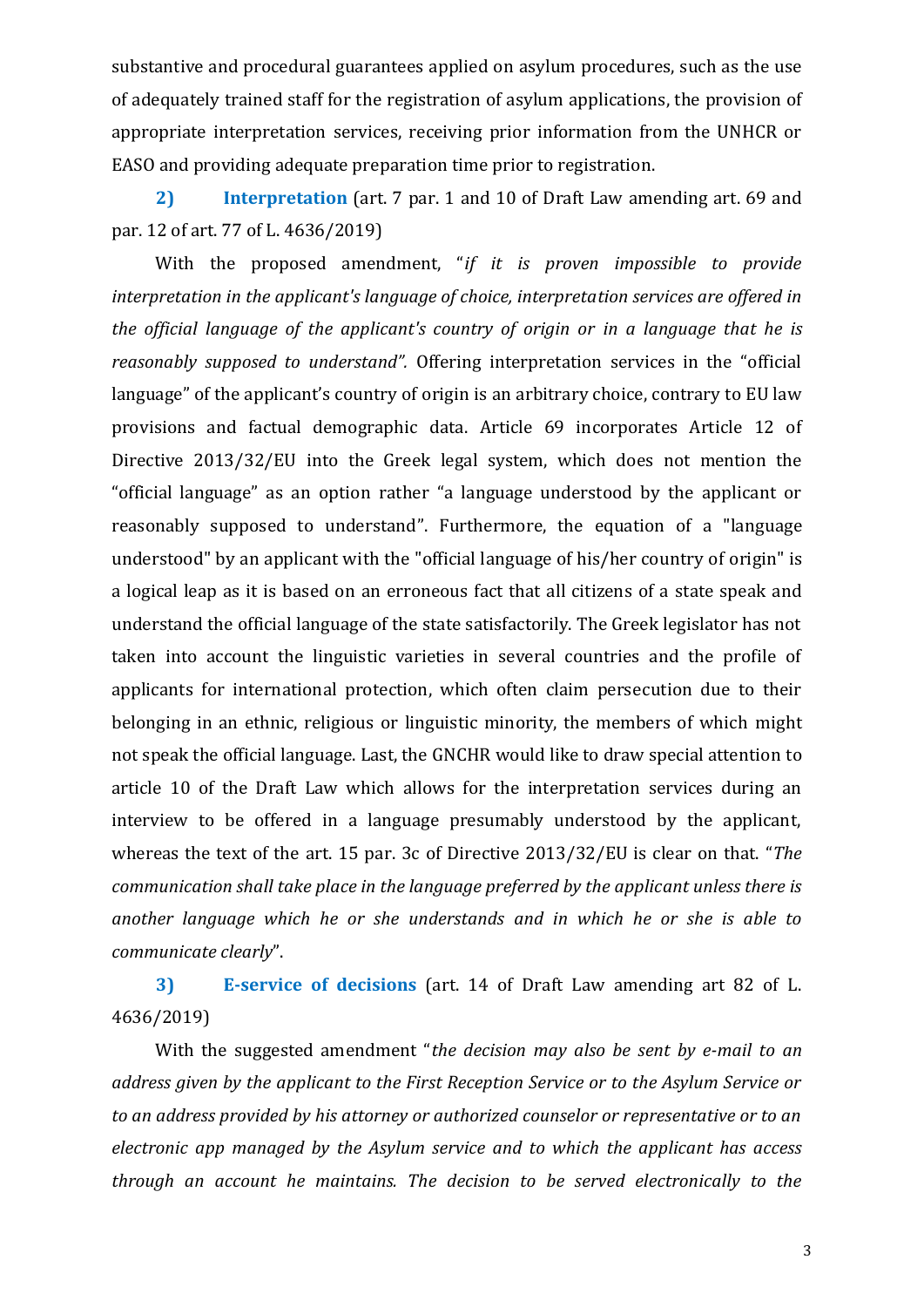*applicant's e-mail address stated above shall be deemed to have been served after the lapse of forty eight (48) hours from its electronic transmission*." The present Draft Law brings about a series of changes, modernizing the Administration and improving the provision of services to asylum seekers mainly, through the use of new technologies. Although several of the provisions are positively assessed, such as the replacement of the asylum card in paper by a plastic card with electronic registration and renewal, the service of administrative decisions from which stem legal consequences in an e-mail address given by the applicant or in an electronic app of the Asylum Service raises doubts as to its compatibility with the right to appropriate notification of a decision and of the reasons for that decision in fact and in law, which is one of the minimum guarantees for a fair and efficient asylum procedure (see art. 25 Preamble of Directive 2013/32 / EU) and determines decisively whether the applicant has understood the content and legal effects of the decision and may, therefore, lodge an effective remedy. Based on GNCHR's research there are a few states and few instances that apply eservice of court judgments, however the models differ and they are accompanied with extra guarantees to secure the identification of the applicant and the actual receipt of the document. Therefore, the GNCHR is of the opinion that the adoption of an option for an e-service of first and second instances decisions to applicants is premature and insecure. However, in the event that the legislator proceeds with such a choice, the law itself should provide a safety net for proof of receipt of the decision by the applicant and not arbitrarily set a time limit period after which it is presumed that he became aware (as in this case "after 48 hours").

**4) Referral for humanitarian reasons** (art. 60 (d) of Draft Law abolishing art. 67 of L. 4375/2019)

Article 60 (d) of the Draft Law removes the option of Independent Appeals Committees, in the event of a rejection of an application for international protection and certain conditions of Article 19A of the Migration Code are met, to refer the case to the competent Department of the Ministry for Migration and Asylum to decide on the granting or not to the foreigner of a residence permit in Greece for humanitarian reasons. This provision was beneficial both for the foreigners, who were given a referral with a set deadline to submit the relevant application to the Migration Department and did not risk a removal from the country, and the Administration, to which the cases were referred in a structured manner together with a first reasoning on the acceptance of the respective applications for humanitarian visas. It is equally important to note that this provision covered other protection gaps, for instance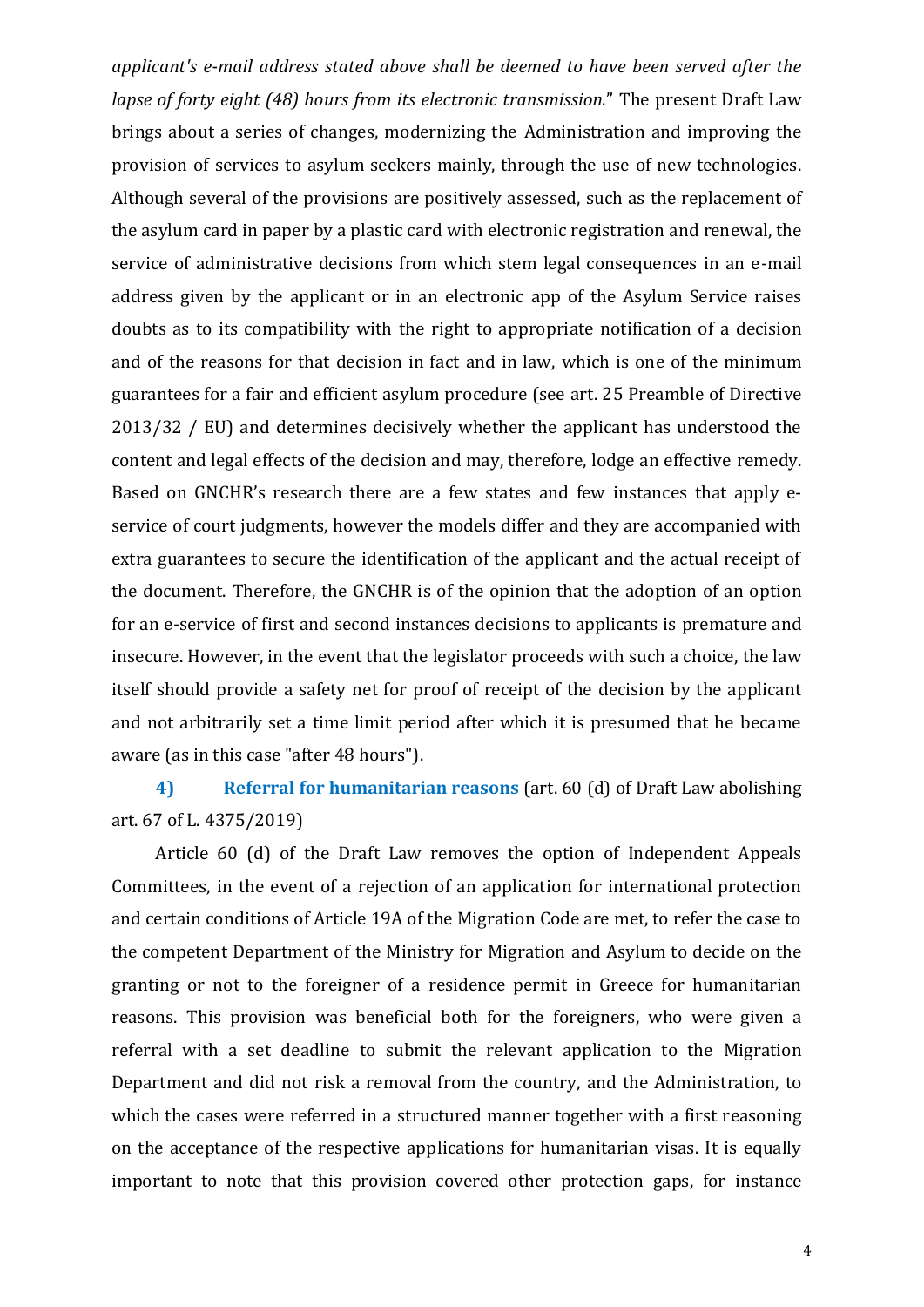regarding the stay of unaccompanied minors in Greece, whose application for international protection was rejected and, for reasons of best interests of the child, could not be returned to the countries of origin. Finally, Article 19A (c) of the Migration Code itself, although not an integral part of EU law or part of an international treaty, nevertheless harmonizes domestic law with a number of international obligations, such as those arising from Article 3 of the UN Convention against Torture or Article 3 of the ECHR. In view of the above, the GNCHR proposes that the Independent Appeals Committees retain the competence to refer cases for humanitarian reasons to the Migration Department.

**5) Granting of residence permit for humanitarian reasons** (art. 39 of Draft Law amending art. 19 A of L. 4251/2014)

With the suggested amendment, among others, the Legislator included discrimination based on gender as falling within the notion of "particularly exploitative working conditions" which provides a legal base for the granting of a residence permit on humanitarian reasons. At this point, the GNCHR considers it important to expand the reasons for discrimination with an explicit reference to all forms of discrimination as provided in L. 4443/16, i.e. to prohibit discrimination on the grounds of gender or identity, color, national or ethnic origin, genealogical background, religious or other beliefs, disability or chronic illness, age, marital or social status, sexual orientation. The addition will ensure the fullest possible application of the principle of equal treatment, in the light of enhancing the effectiveness of the provision and with a focus on deconstructing social prejudice and negative stereotypes in accordance with the Explanatory Memorandum to the Draft law.

**6) Detention** (art. 50 of Draft Law amending art. 30 of L. 3907/2011)

The proposed provisions introduce a deviation from the minimum level of protection provided by Directive 2008/115/EC on Returns, introducing amendments that undermine the rule of exceptional application of the detention measure and limit the control of the legality of administrative detention. The proposed amendment of par. 1 of article 30 of Law 3907/2011, proceeds to rephrase the relevant paragraph, attempting to reverse the rule of exceptional application of detention measures. Respectively, the amendment of the first paragraph of paragraph 3 of article 30 and paragraph 5 of article 30 of Law 3907/2011, attempts to reduce the obligation to fully control the legality of detention in a "necessity" review. At this point it should be recalled that according to EU law "the use of detention for the purposes of removal